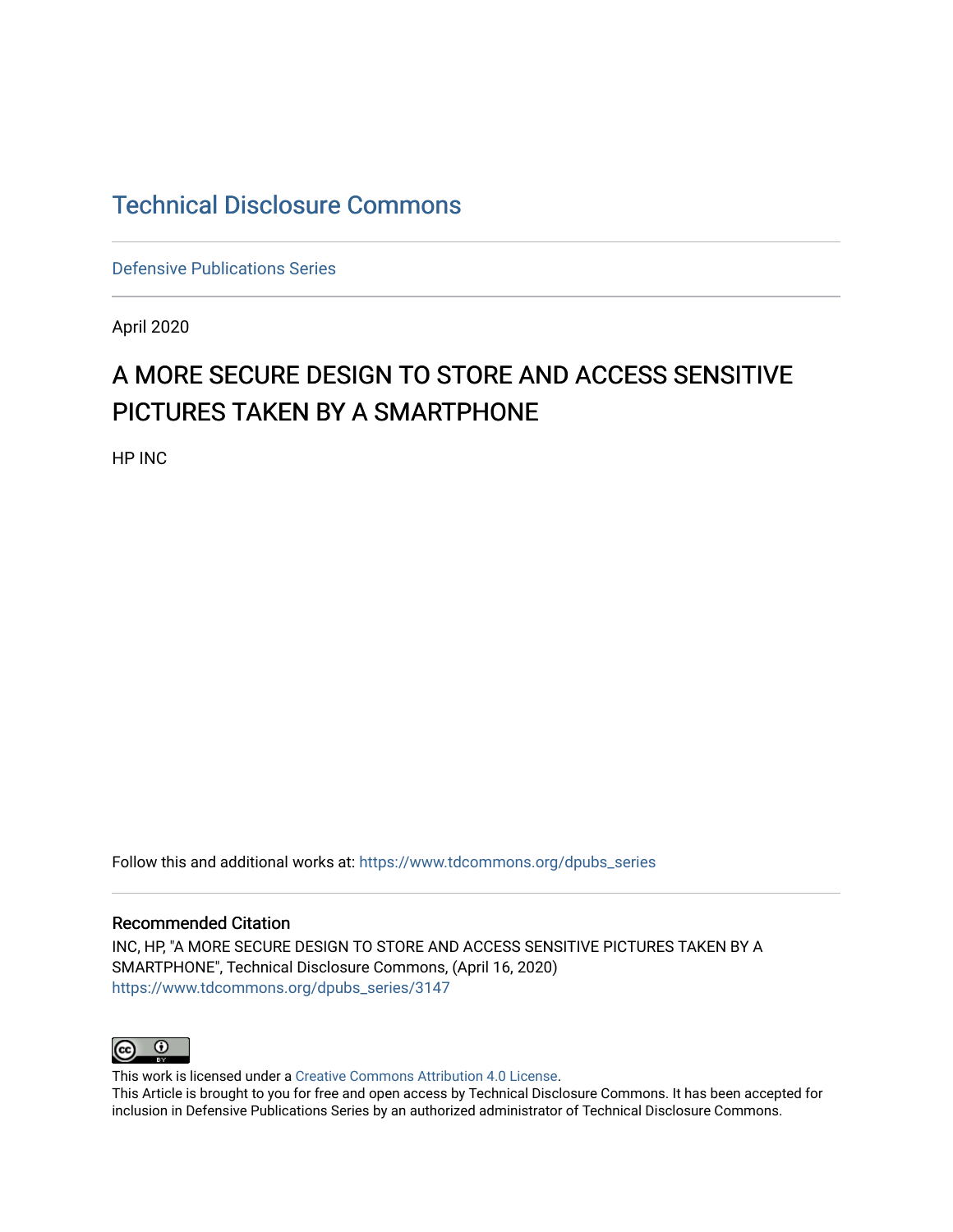# **A More Secure Design to Store and Access Sensitive Pictures**

## **Taken by a Smartphone**

#### **Abstract**

From time to time we hear of disasters of people accidentally leaking their sensitive pictures. It's surprising that users take so many digital pictures today but smartphone makers still store pictures in such an easy‐to‐access way. A design is proposed to automatically encrypt sensitive pictures and apply a strict authorization when accessing them.

#### **Problems Solved**

Sensitive pictures are usually stored together with other normal pictures in a smartphone. They don't have extra protections. They are not encrypted and could be accessed via a hacking method. And, if anyone gets access to an unlocked phone, the person can then freely browse and use all stored pictures including sensitive ones. A better store and usage design is proposed to protect sensitive pictures from unauthorized use.

### **Prior Solutions**

1. Encrypt a whole phone.

This prevents direct access to the smartphone storage by hardware\software hacking methods, but it slows down device performance. This also doesn't prevent improper use when someone can access an unlocked phone.

2. Use software to encrypt sensitive images.

This requires users to specifically install and use special software. Users have to import\export pictures between the secure storage of the software and the original phone image storage. It's very inconvenient and doesn't provide protection if a user forgets to take action.

Surprisingly there are no other solutions!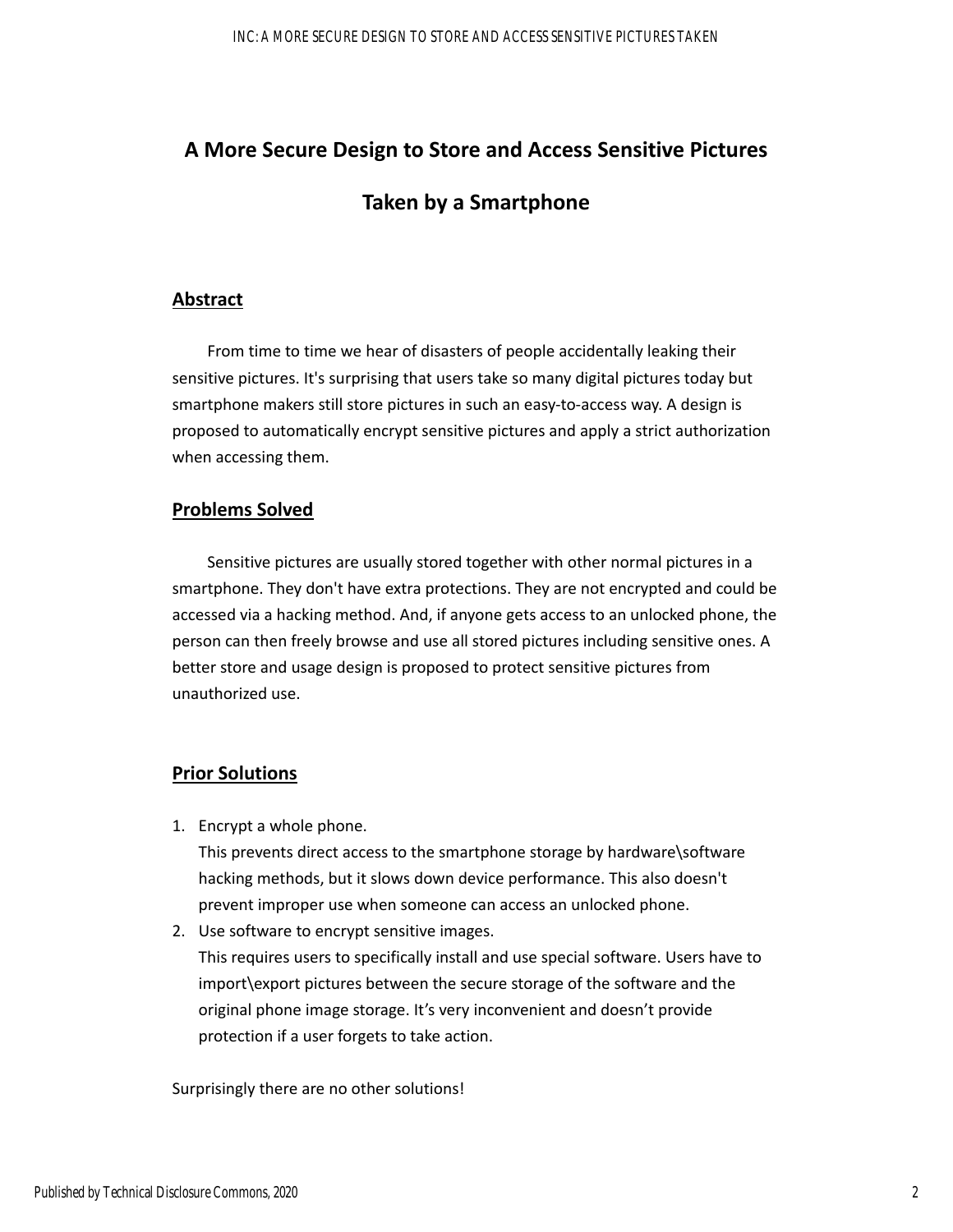#### **Description**

A few methods are provided together to secure the storage and use of sensitive pictures.

#### **‐ Secure Album and Confidential Pictures**

A "Secure Album" is built into a mobile phone. It works like an "album" function most modern phones have ‐ it is actually more like a tag or category and users may add pictures to one or more albums. Pictures added to Secure Album become Confidential Pictures. Confidential Pictures are stored in an encrypted way. They don't go to Recycle Bin when deleted, but are destroyed immediately or in a few minutes by users' settings. When removing Confidential Pictures from the Secure Album, an immediate authentication is required.

Additional access protection is provided to Confidential Pictures and will be explained later.

#### **‐ Secure Viewing**

 Confidential Pictures are shown as totally black pictures with a red "lock" icon in the center when users browse all pictures. There are two ways to unlock and see the real pictures. (1) When tapping a single Confidential Picture, the system will ask for authentication. Passing it would unlock only the one Confidential Picture. If users leave the picture, the picture is locked again. (2) There is a button to unlock all Confidential Pictures and make them visible. The button asks for authentication.

 In both methods, the phone system uses two possible ways to control when the viewing ends. (1) Showing users a timer. When the timer ends, all Confidential Pictures become locked again even when users are still using the phone. (2) The phone system uses its camera to monitor users' eyesight. If users look away from a phone screen for more than 5 seconds, Confidential Pictures will become locked again. This design ensures Confidential Pictures are hidden during the time gap between the point when users stop watching a phone and the point at which (e.g., 3 minutes) the phone is auto locked.

#### **‐ Separate Password**

A separate password can be set to protect Confidential Pictures. The authentication to view Confidential Pictures requires this separate password.

 When sending a phone for repair, users don't give out this password and so Confidential Pictures remain secure.